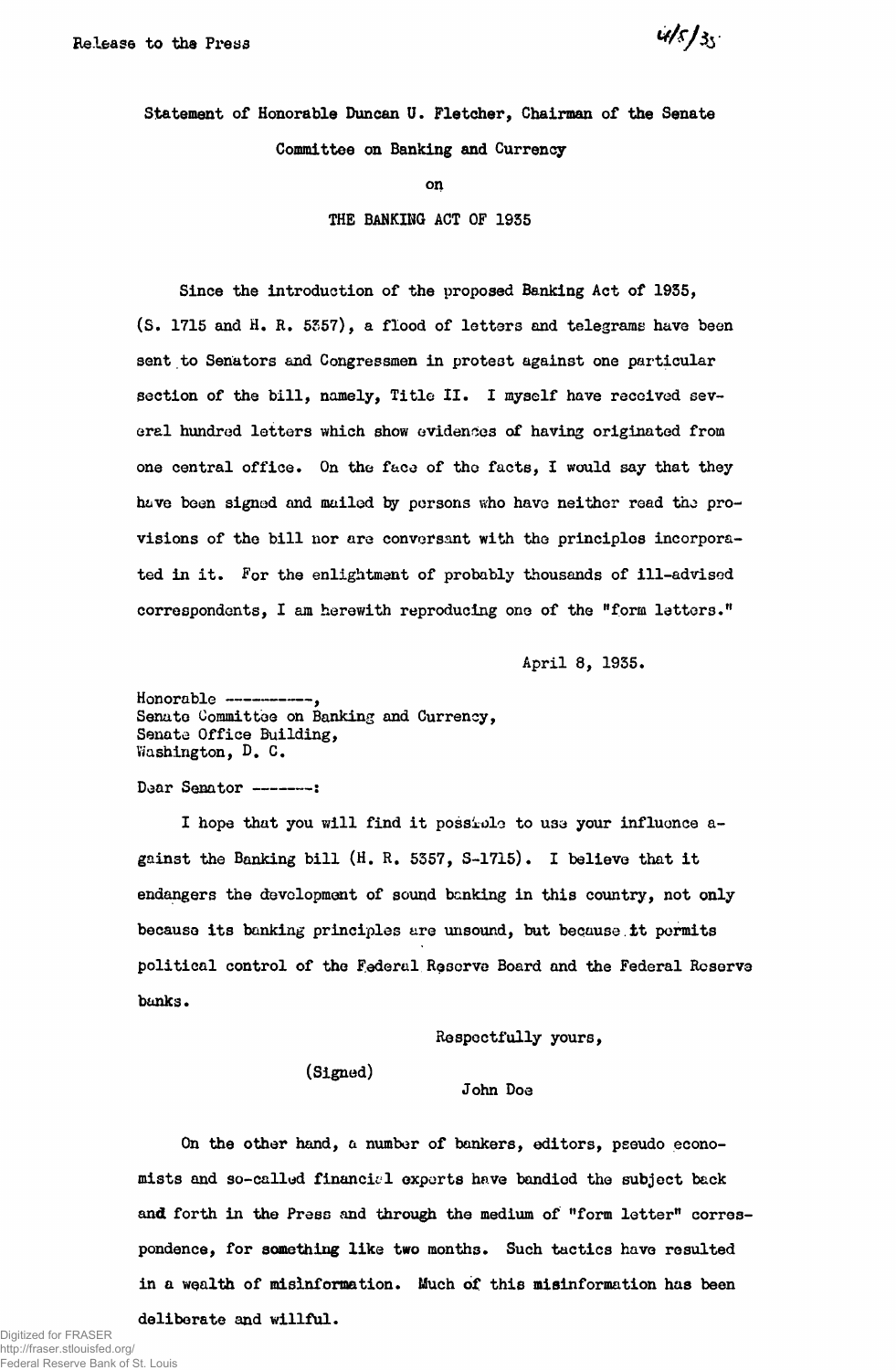**At this stage of the matter, 1 wish to warn the general public, and particularly the correspondents to whom I have just referred, that th^y must be on their guard lest they be abused as were thousands of business men by the use of similar methods against the enactment of the Securities Act of 1933 and the Securities Exchange Act of 1934. To this date there are literally thousands of well intentioned but misinformed** business men who do not know the facts pertaining to the prospective **issuance of their own securities under theso Acts, This misunderstanding is not due to defects in either of the Acts or to the administration of them. It all goes back to the campaign of vicious propaganda and misinformation.**

**Similar results are now evidenced with respect to the proposed Banking Act of 1935. Do not be misled. This legislation will serve a public purpose and its enactment is essential to the establishment of the financial and economic security of this Nation's domestic enterprises.**

**As a result of having devoted nmch thought and study to the numerous articles which have appeared in the Press and hundreds of letters which have come to my desk, I think it best that this attempt be made to explain more claarly to the public the issues which are in controversy and discuss the principles involved in order that a much clearer\* understanding may be had of the necessity for the passage of this piece of, legislation.**

**In iqy opinion, the proposed Banking Act of 1935 is, in all probability, the most important piece of %anking and monotary policy legislation with which this or any other Congress has dealt. This** statement is based upon the importance of Title II alone; and, curious**ly enough, Title II of the bill is bearing the brunt of almost all the opposition made to the entire piece of legislation. Please be advised, however, that all of those who are offering concerted opposition to the bill on the basis of the incorporation of Title II are almost spontaneous in their clamor for the enactment of Titles I and III.**

**- 2 -**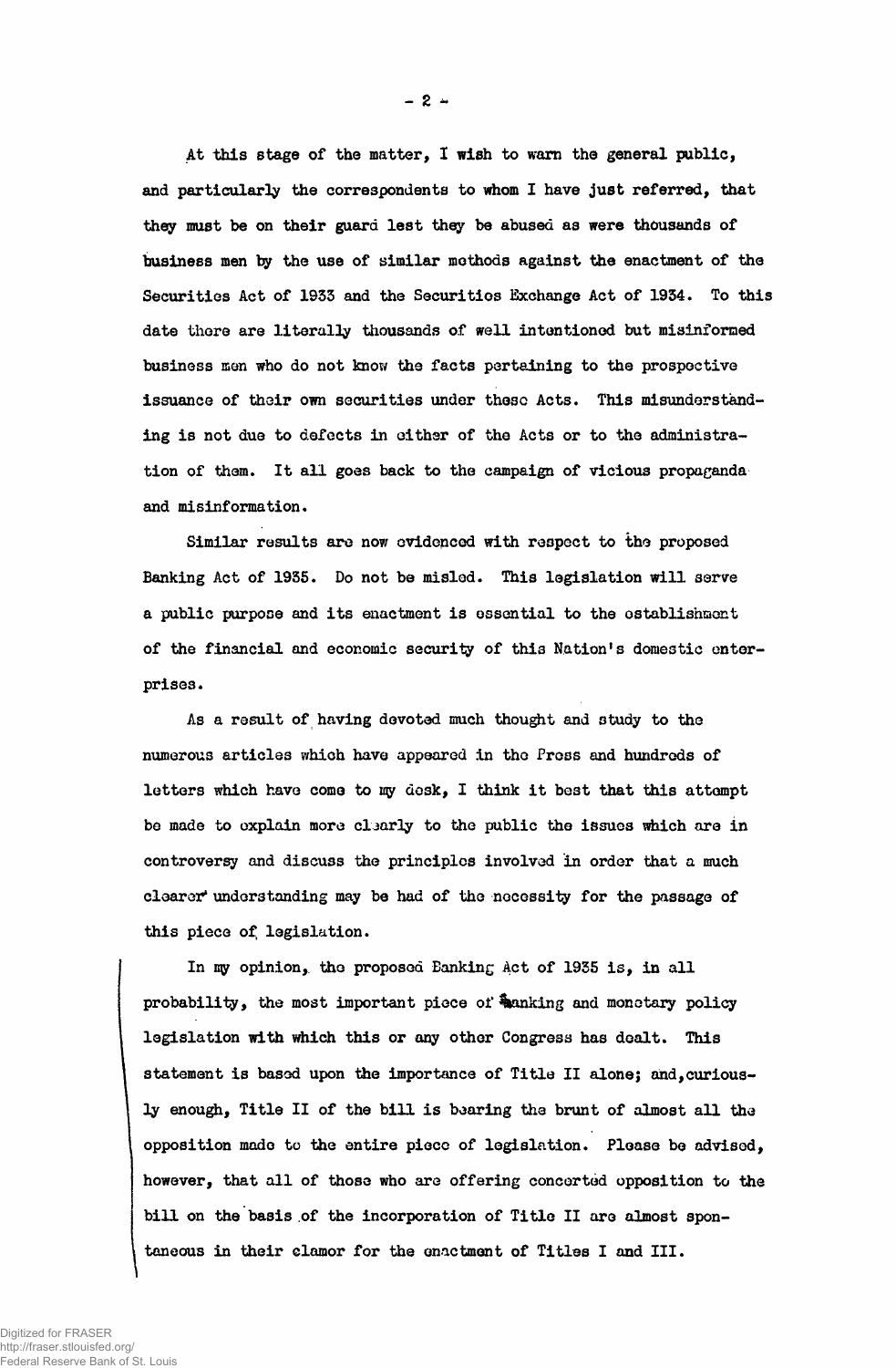Hence, I shall deal only briefly with the 1st and Illrd Titlesof the Bill. The <u>first</u> Title provides: for the merging of temportry funds into permanent funds} that \$5,000 be designated as tho maximum insurable deposit $\mathcal{H}$  assessments; withdrawal from the fund; buying assets of insured closed banks, and a number of other important matters. The third Title provides for: "accidental" holding company affiliates; security affiliates in liquidation, security dealers accepting deposits, employees' deposits, liquidation of assets of banks in voluntary liquidation, termination of double liability, examinations, and a number of other important matters.

Title II, on the other hand, deals almost whelly with the creation of machinery for the effective regulation of a definite monetary policy in accordance with the campaign promises of President Roosevolt based on the Democratic  $\text{phatform}$  of 1932 which advocated "a sound currency to be preservod at all hazzards" and proposed to put an end. to "the indefensible expansion and contraction of credit for private profit at the expense of the public".

Moreover, it is a definite attempt to accomplish the ends which the President had in mind when, on July S, 1933, he stated to the American delegation to the London Economic Conference and again reaffirmed on October 22 in his address to the American people in which he stated that:

"When we have restored the price levol, we shall seek to establish and maintain a dollar which will not change its purchasing and debt paying po;;er during the succeeding generation. I said that in my message to the American delegation last July and I say it now once more." This bill among other things provides that:

(1) "The offices of Governor and Chairman of the Board of Directors of each Federal Reserve bank shall be combined." In their places a Governor and Vice Governor "shall be appointed annually by the Board of Directors, subject to the approval of the Federal Reserve Board". "The Governor shall be the chief executive officer of the bank".

Whereas, in the original Federal Reserve Act the executive head of the bank was to have been known as Chairman of the Board of Directors and at

— 5 —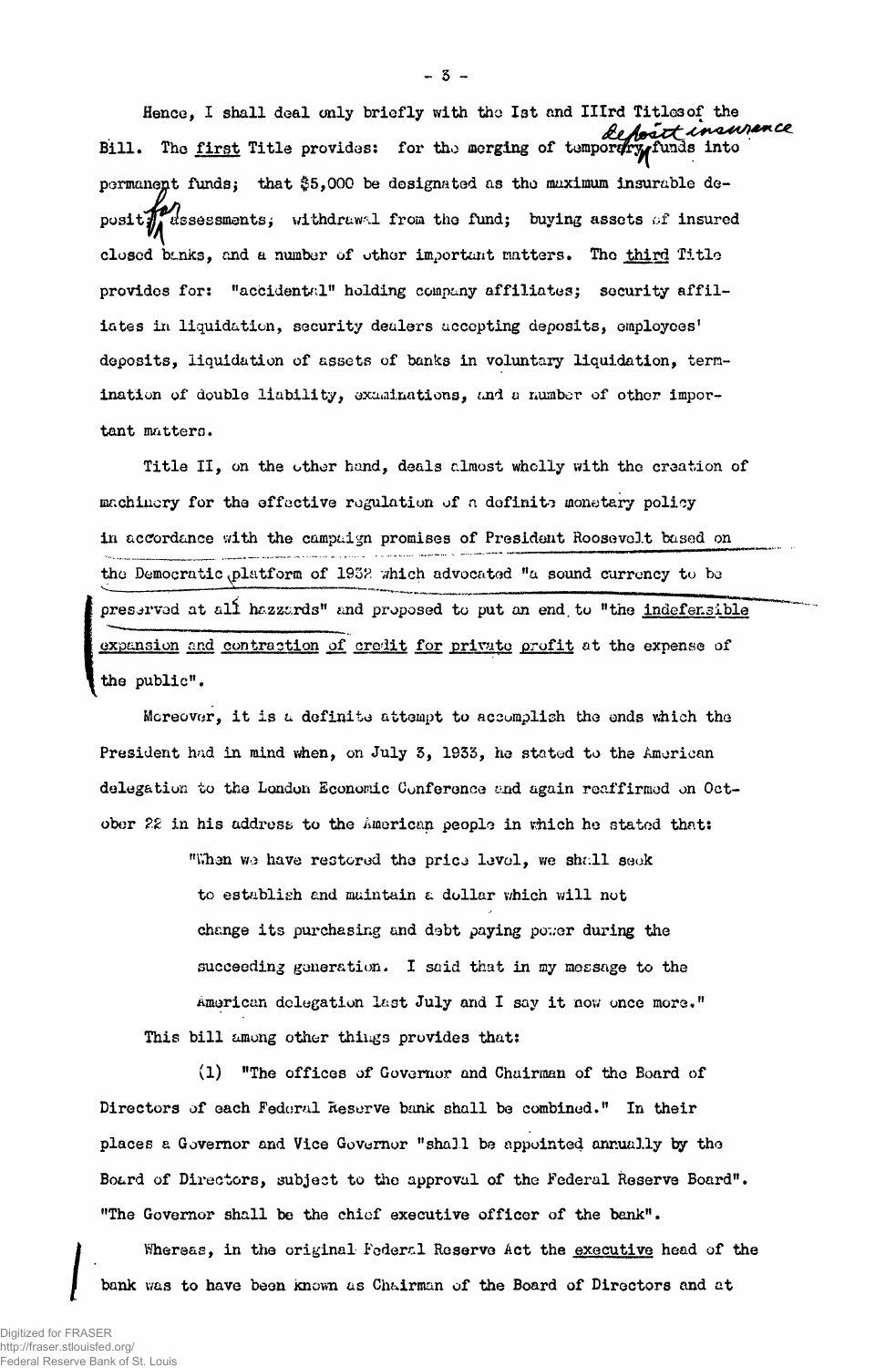the same time act in the capacity of Federal reserve agent; the active head in control of purely banking operations was to function in the capacity of a bank manager, The Federal Reserve banks gave to the bank manager the highsounding name of "Governor."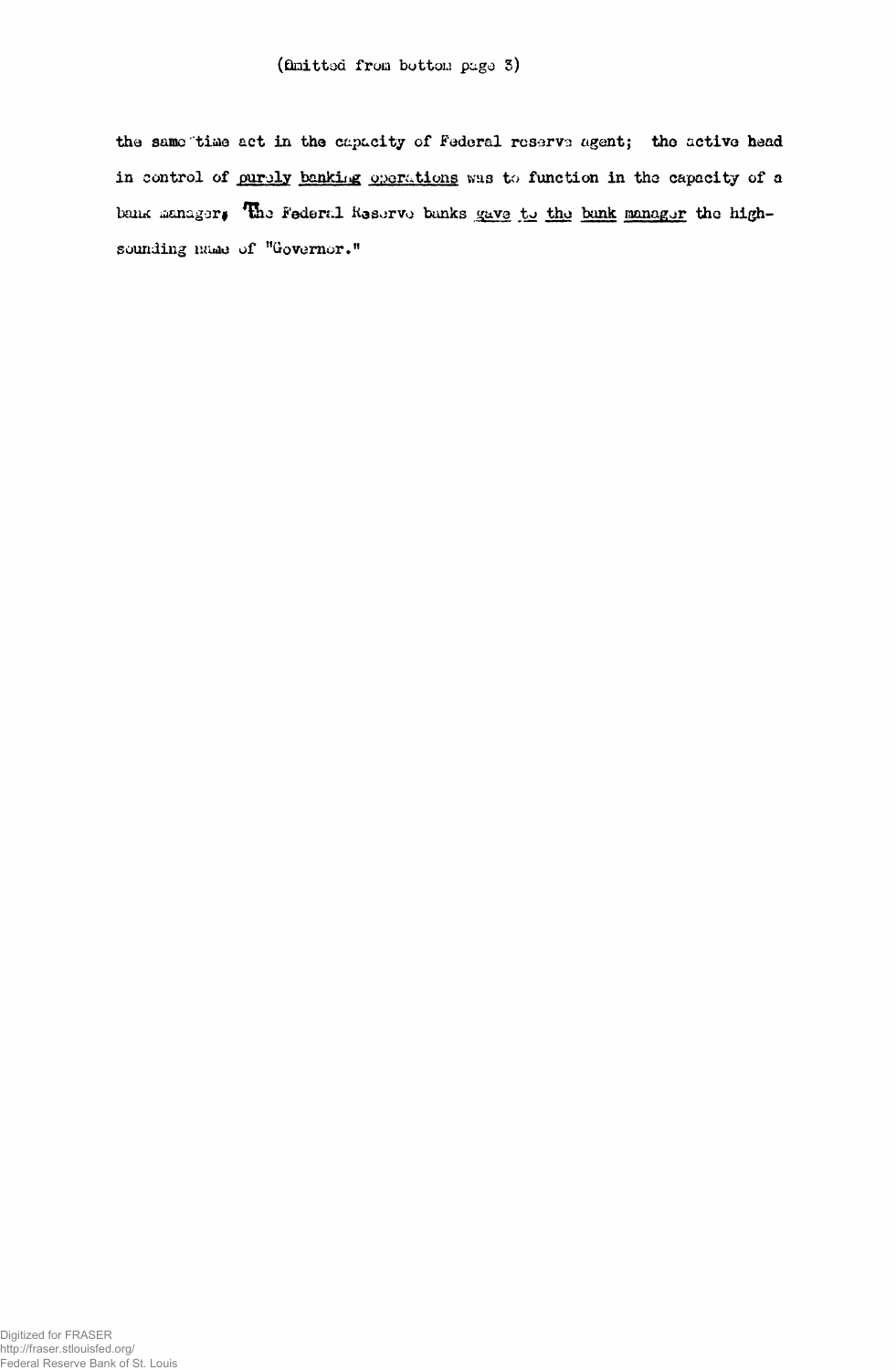Since that time, it has developed that tho "Governor" of each Federal Reserve bank has not only superseded the Chairman end agent as the executive efficsr of the bank but lias also become tha virtual dictator of the Federal Reserve bunk to the extent of practically controlling the election of directors who are presumed to be independent in the exercise of their power in the election of said "Governor". The results are obvious.

The above provision of the bill merely merges the two offices and at the same time provides for the retention of all "Governors and "Chairmen" - if they are qualified, and if, subject to the approval of the Foderal Meserve Board, the various boards of directors elect them Governor and Vice Governor. At the same time, the language of the bill makes it clear for once that banks cannut evade or override the law through the creation of a high-sounding office and wrest control from the Board by creating a dictatorship within the Federal Reserve System.

The bill furthor provides that:

(2) Prior to July 1, 1937, the Federal Reserve Board may waive the capital requirements for the adminssion of nonmember State bonks as members of the Federal Reserve System.

It is intended through such a provision to recognize the fact that small banke, that small State banks, are not mere "pawn shops". It is in recognition of the fact that smallness and bigness in a bank's capitalization, deposits, investments or loans is not an indelible ovidence of either soundness or weakness. The success or failure of a bank depends primarily on its management, and not on its size.

It is a recognition of the fact that thore are thousands of small State banks in this country which are worthy of membership in the Federal Reserve System. On the other hand, it absolutely does not provide a license for, or inducement to, the inclusion of unsound banks, or of under-capitalized banks, within the Federal Resorvo System. Assuming an unbiased and unprejudiced administration of the Act in accordance with the intentions of Congress, there should result no unfair treatment of, or impositions on, either State bonks or National bunks, under tho provisions of this section.

The next provision to which I wish to call your attention is:  $(3)$ 

- 4 -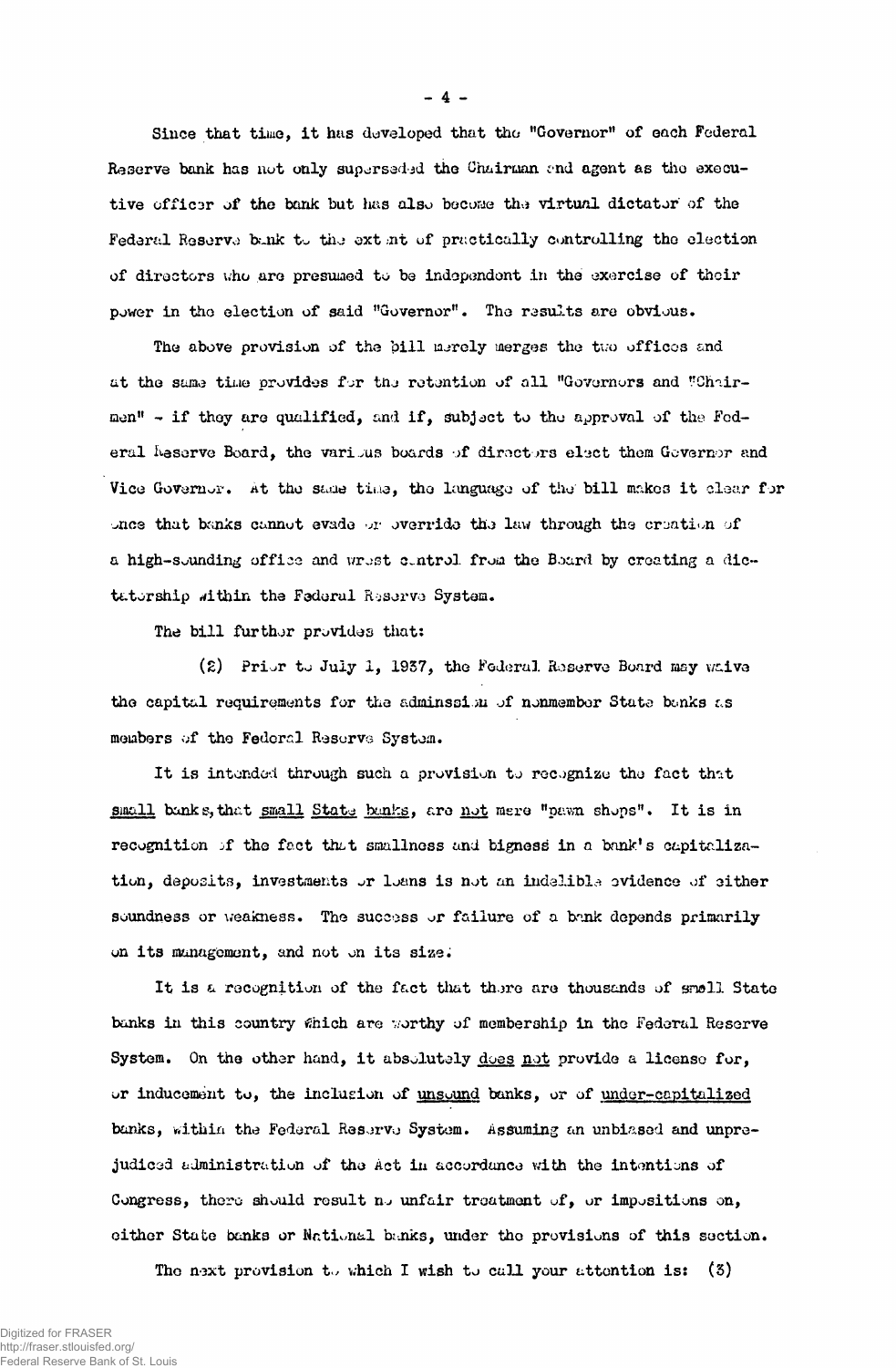"In selecting the six appointive members of the Federal Reserve Board the President shall choose persons well qualified by education or experience or both to participate in the formulation of national economic end monetary policies."

Moreover, each director is to receive a salary oqual to that of a member of the President's Cabinet, and shall be retired at the ago of seventy upon a retire ment wage to bo paid out of funds derived from levies on Federal Reserve banks.

Such a provision is conceived in the public interest. It provides for no favoritism between bankers, lawyers, economists, manufacturers or men from any. other profession. The administrative duties of a Board member are such as to require a far broader experience and basis for the exercise of sound judgment than that derived from the narrow confines of any ono profession. Please note that the section roads: "The President must choose persons well qualified by education and experience or both to participate in the formulation of national economic and monetary policies."

That is a mandate!

The next three points to which I wish to direct your attention are of the greatest vital importance. They have to do with the Federal Open'Market Committee, flexibility of reserve requirements, and discounts.

They are, in order of sequence, numbered  $(4)$ ,  $(5)$  and  $(6)$ .

(4) Tho creation of a Federal Open Market Committee consisting of five members, three of whom shall be members of the Federal Reserve Board, the other two to be Governors of tho Federal reserve banks selected by all the Governors of said banks. Their terms of office shall expire at the end of each calandar year. Said Committee shall have supervisory control over the Open Market Operations of the Federal Reserve banks.

(5) Tho Federal Reserve Board is empowered to change the reserve requirements of member banks as to any or all Federal reserve districts and/or any or all classes of cities and as to time and/or demand doposits.

 $-5 -$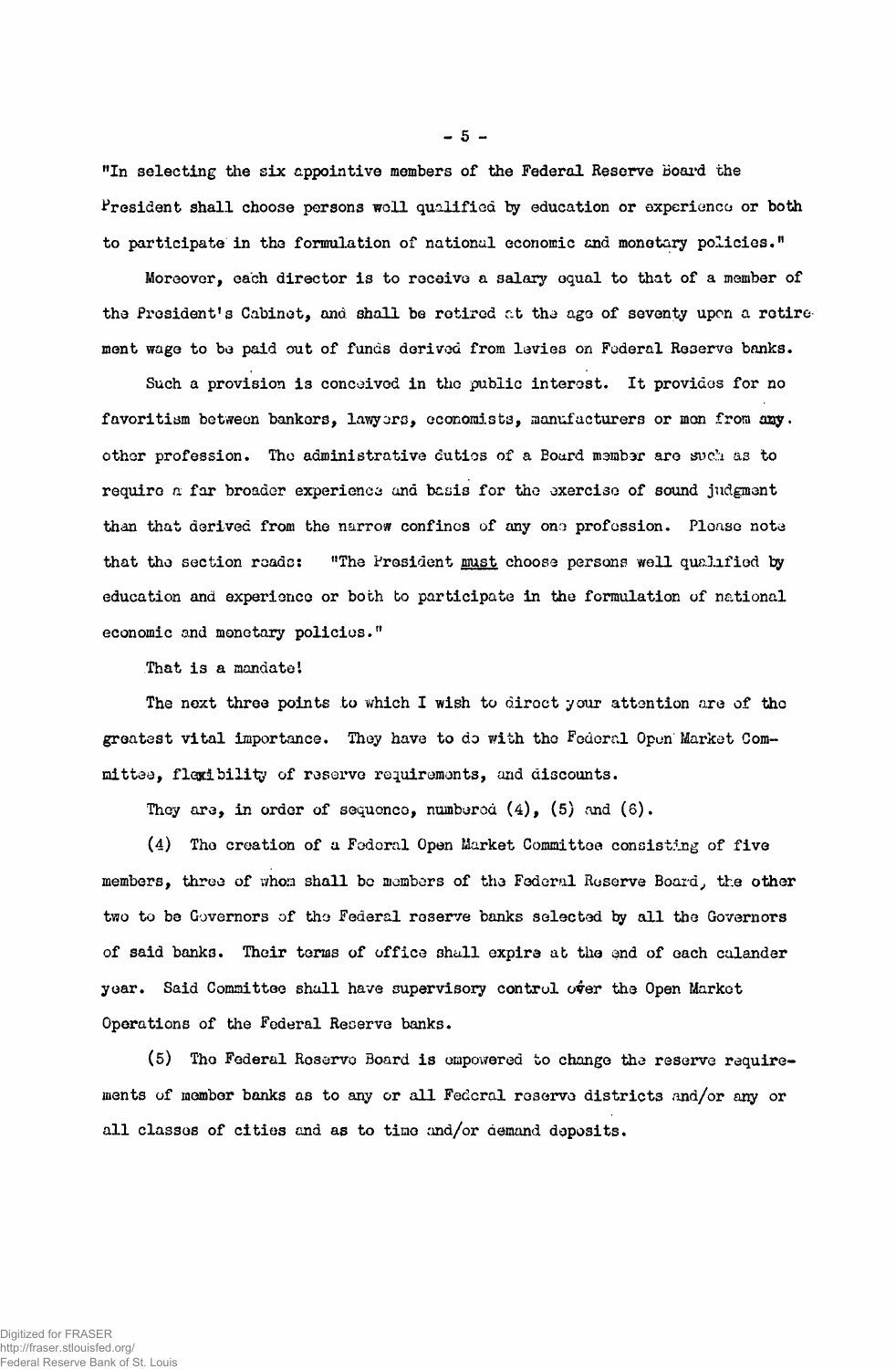(6) "Subject to such requirements as to maturities and other matters as the Federal Reserve Board may prescribe, any Federal Reserve bank may discount any commercial, agricultural or industrial paper and may aake advances to any such member bank on its promissory notes secured by any sound assets of such momber bank."

# Significance of Provisions Feur, Five and Six

The first question which arises in connection with these three provisions is as to whether they involve a radical change in the present powers and functions of the Federal Reserve Board and the Federal Reserve System as it is now constituted. The second question is as to whether there will be established a political dictatorship of banking.

The unequivocal answer to the first - aside from a technical splitting of hairs - is NO. To the second, an unequivocal answer of NO must be given.

It is a fact that all of the powers which are by this bill centralized in the Federal Reserve Board have since the enactment of the original Federal Reserve Act existed within the Federal Reserve System. That is; all open market powers dealt with in Title II of this Act exist in the present law, and were so read into the original Act by the "Governors" of the Federal Reserve banks, as I shall subsequently point out. But it also must be pointed out that when any or all the Reserve banks, the Reserve Board, or the Treasury through its Stabilization Fund, engage in Open Market operations, they depart from and transcend the field of banking and become engaged in operations foreign to banking per se.

That is, when benks or the Board engage in open market operations, they are buying and selling money; they are expanding and contracting the total volume of money; they are laying the foundation for inflation, deflation. and economic chaos if intelligence, and prudence are not exercised in accordance with the sound principles of monetary science.

Such principles are not one and the same with even those of sound banking, where private profit is predominant. On the other hand, the principles of monetary science to which I refer are the principles of national monetary policy operations which absolutely must be made to conform with a public in-

 $-6-$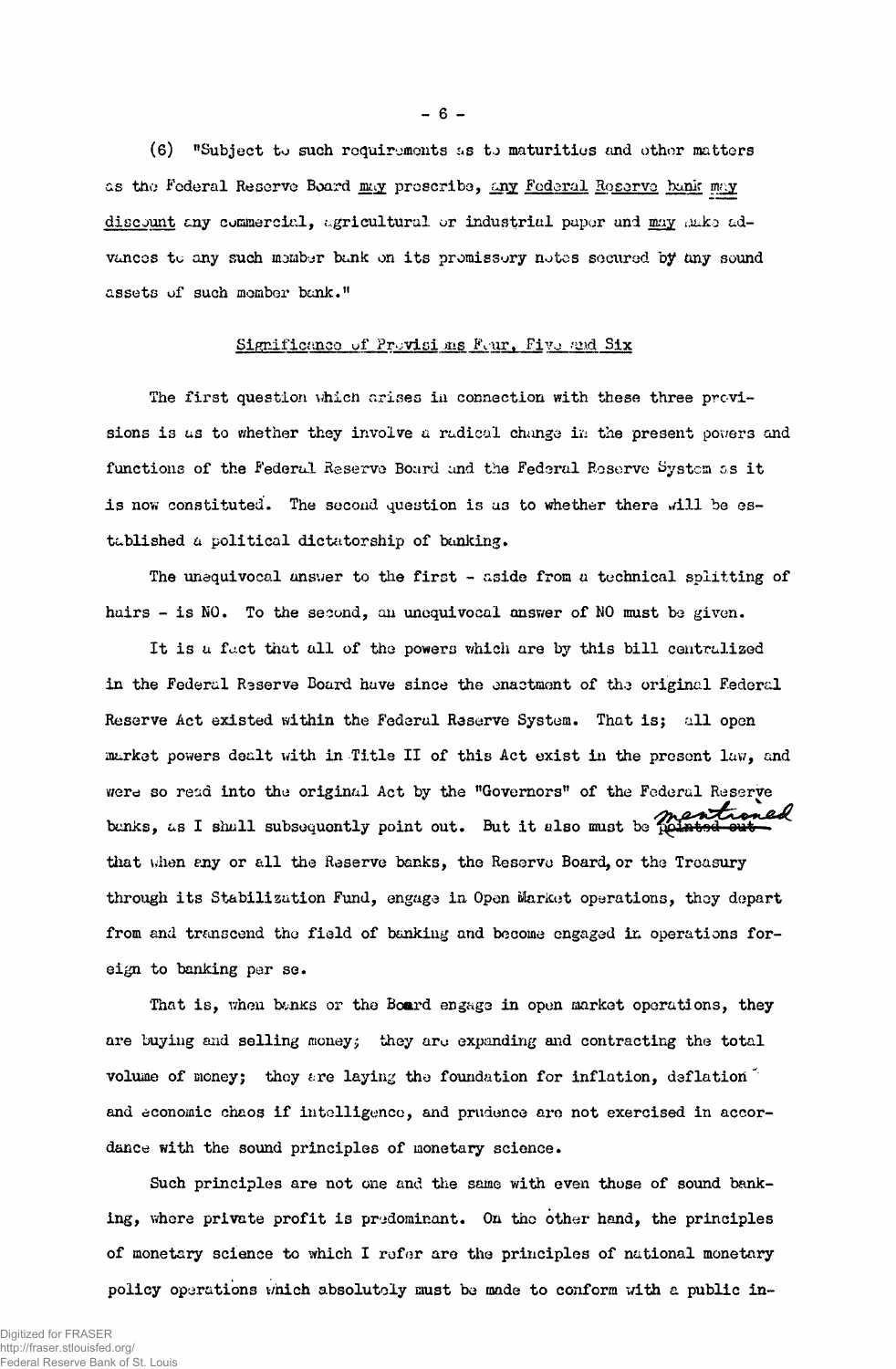ecterned to the private interest motives terest which oftentimes is diabolical of bankers if they are to be administered in the interest of the general public.

#### DEVELOPMENT OF COORDINATIVE SYSTEM

### POLICY IN OPEN MARKET OPERATIONS OF FEDERAL RESERVE BANKS

For your information, I want to give you a brief historical sketch of the development of open market operations by Federal reserve banks under the original Federal Reserve Act and the centralization of their power without any specific authorization of law.

My wish is first to narrate in terms of what might be called 'bankers' technical language'; then I wish to translate it into good 'every day English'.

Prior to 1922 the Reserve bunks, having the power to invest money, made considerable investments in the open market, buying bills and buying Government securities. The holdings of United States Government securities by Federal Reserve banks gradually increased in the early years of the System to about \$300,000,000 in 1920, and wore slightly smaller in 1921. Their purchase and sale of bankers' acceptances were made largely in accordance with seasonal changes in the supply of acceptances and in the demand for funds.

In 1922, Federal Reserve banks, facing a decline in earning assets because of repayments of discounts by member banks, began to buy Government securities for the purpose of increasing their carnings. It was observed that the operations of Federal Reserve banks, acting indepondently were affecting the market for Government securities and that these operations conflicted with each other and with those of the banks as fiscal agents of the Treasury.

In May 1922, at a meeting of the Governors of tho Federal Reserve banks, a committee was appointed to coordinate the buying and solling of Government securities so as to have a more orderly program under central control.

In October 1922, this Committee undertook to make recommendations to the Federal Reserve banks regarding the purchase and sale of Government securities. It was observed in this year that purchases of Government securities did not cause an increase in the earning assets of the Federal Reserve banks, nor did sales cause a decrease, but rather that they affected the volume of borrowings at member banks. As a consequence, the Conference of Governors of tho Federal Reserve banks voted that "investment policy should give minor consideration to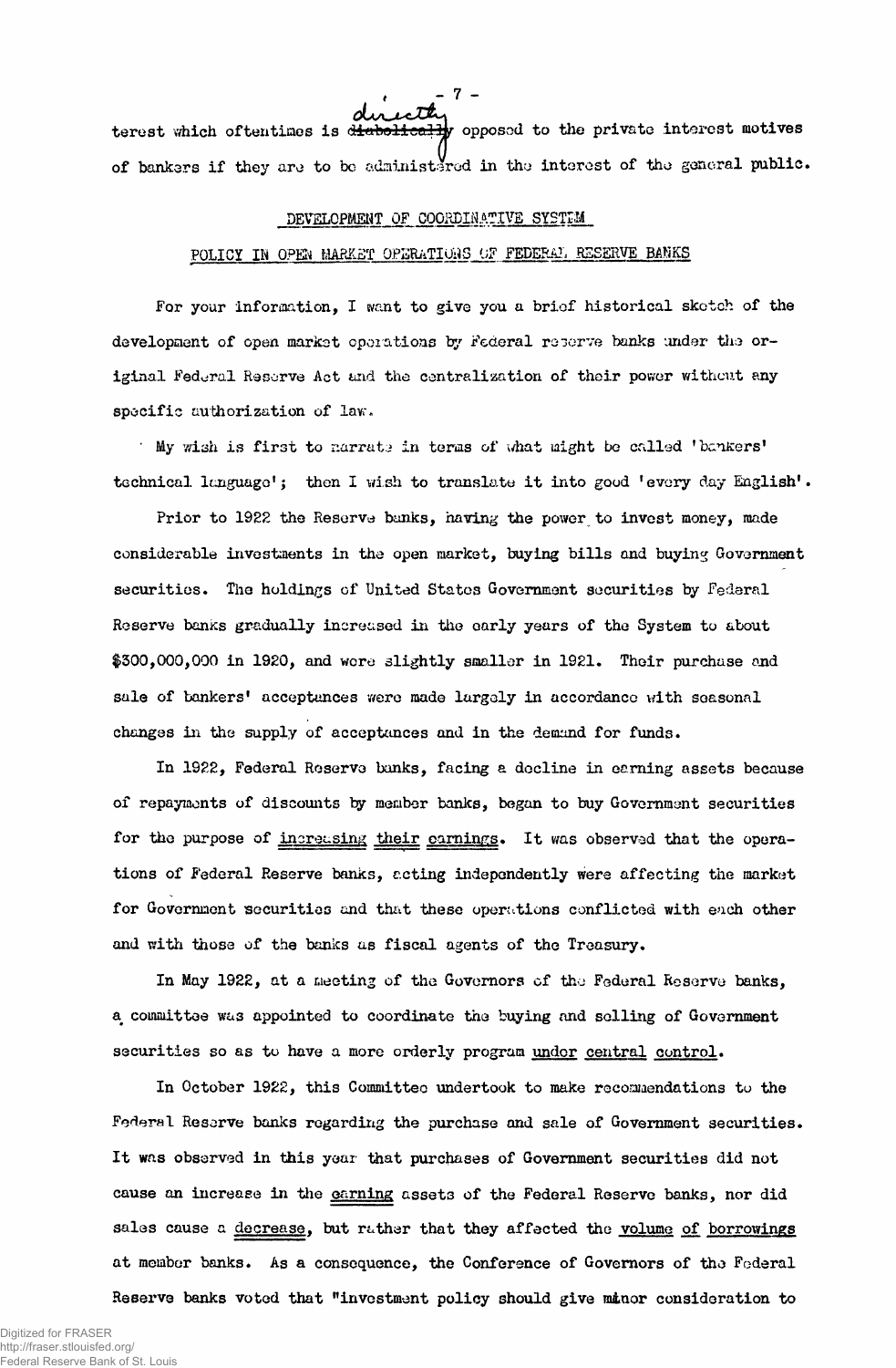the question of earnings and constant consideration to the effects which openmarket operations have upon the conduction and the course of the money market and the volume of credit."

On april 7, 1923, the Board advised the Governors of the Federal Reserve bunks formally of a resolution adopted by the Federal Reserve Board on March 22, 1923, with respect to open-market operations by Federal Reserve banks, pointing out the necessity for the coordination of open-market operations of the Federal Reserve banks with their discount operations and their general oredit pulicy. It also announced the organization of the "Open Market Investment Committee" for the Federal Reserve System, This committee consisted of five representatives of the Reserve banks and was to be under the general supervision of the Federal Reserve Board. From this time on, open-market operations could not be engaged in by Federal Reserve banks except with the approval of the Federal Reserve Board.

In March 1930, the "Open Market Policy Conference," consisting of representatives of all the Reserve banks, replaced the "Open Market Investment Committee Under the Banking Act of 1933 the "Federal Open Market Committee," consisting of twelve Reserve bank Governors, was established.

What I have said in the immediately preceding six paragraphs is, in technical bankers' language, a correct statement of what Federal Reserve bankers did and are now doing. But in the language of the layman, this simply means that the Federal keserve System is already engaged in all of the operations and performing all of the functions which will be required under the proposed bill; however, there is added one factor of the greatest significance to the public. We shall, through this Act, definitely fix the responsibility for and the power: to engage in open market operations, in the Federal Reserve Board. In the future when money becomes "easy" or money becomes "tight" or when we are led into a period of inflation or a period of contraction and economic demoralization, we shall be able to put our finger upon the Federal Open Market Committee and say, "YOU ARE RESPONSIBLE".

May I re-emphasize the fact that when the Federal Reserve banks back in 1921 and 1922 began their open market operations "for the purpose of increasing their earnings" and later when they appointed a Committee "to coordinate the buying and selling of securities in the open market" they were literally buy-

ing and selling dollars for profit. They were buying and selling dollars in

Digitized for FRASER http://fraser.stlouisfed.org/ Federal Reserve Bank of St. Louis  $-8-$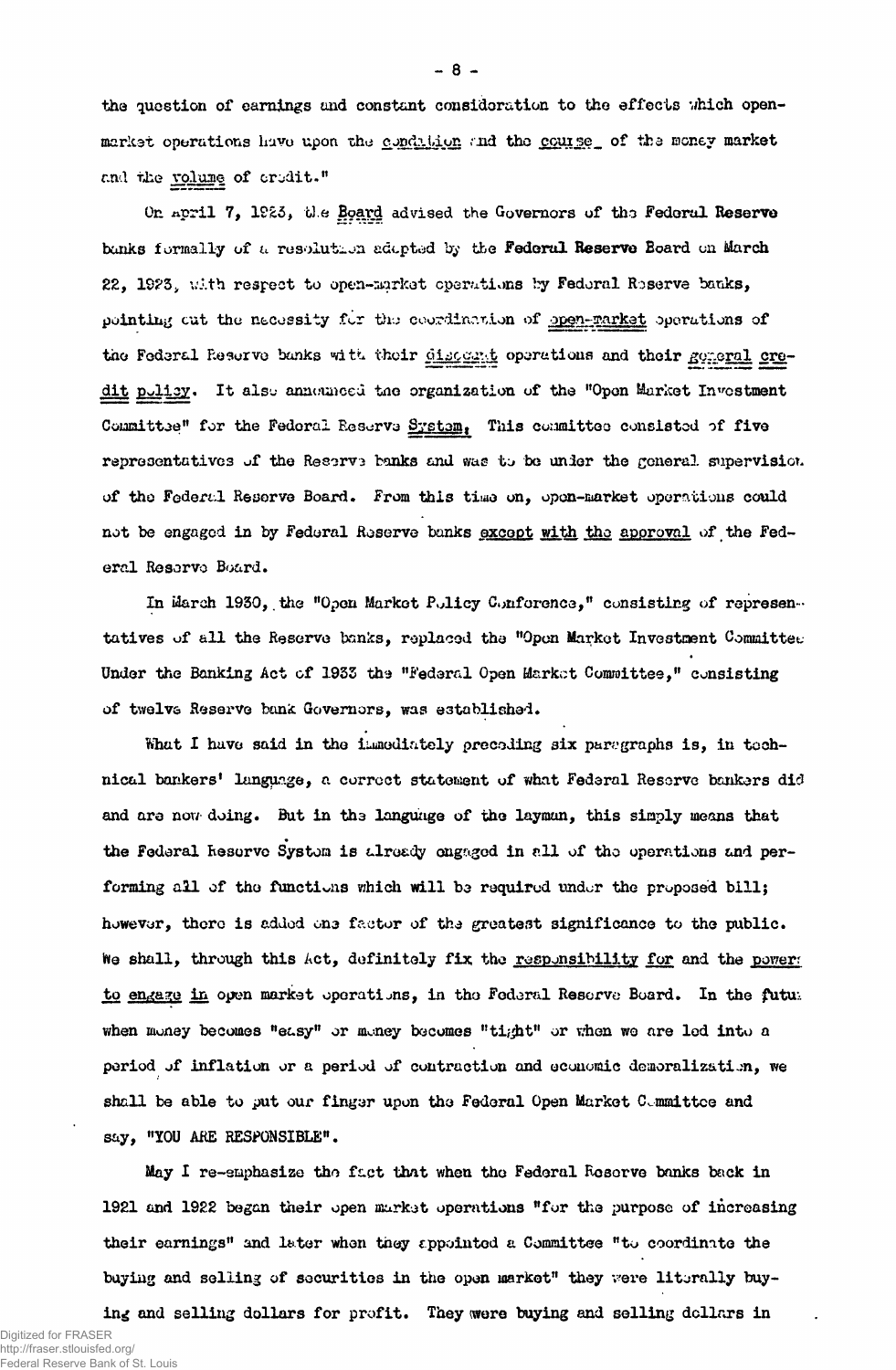just the same manner and for precisely the same purpose that hundreds of carloands of wheat were bought and sold, a hundred times over, in the Chicago wheat pit or in the street, despite the fact that the wheat was in freight cars and stood on the railroad sidings for days, weeks, even months without  $\cdot$ once huving been moved, That is, the open market Committee was dealing in previously created credit obligations for profit and eventually awakening to the fact that they were shooting the price structure to pieces, upsetting the financial plans of the Government, disrupting business, and confusing the bankers. Through this Act we propose to introduce responsibility for such activities, in fact - to command that the necessary operations must be engaged in at the direction of the Federal Open Market Committee with a mandate laid down for the orderly conduct of such operations in the public interest.

To what extent is this the introduction of a new principle into the law? The answer is: "It is not new."

Sect on 8 of the Banking Act of 1933 provided for the insertion of a new section in the Federal Reserve Act, to wit:

"There is hereby created a Federal Open Market Committee . . . . ", immediately followed by subsections (b), (c) and (d) which made all open market operations subject to "regulations adopted by the Federal Reserve Board". Base upon the latter fact, I insist that the porposed Title II does not in any way increase the political control ovor the operations of the Federal Reserve Board, the Federal Reserve banks or of member banks. On the contrary, the law remains as it has been for over twenty years. Under the above provisions of subsection (d) any Federal Reserve Bank might be <u>excused</u> from participation provided it "filed with the Chairman of the Committee within thirty days a notice of its decision, . . . not to participate". In this respect our proposal is to strike out the exception and leave the power to initiate action with the Board.

Now. What of the flexibility of Reserves provided for in the bill?

May I remind you that the same Congress which enacted the Banking Act of 1933 wrote a similar clause into Public #10 (in that part known as the Thomas Amendment), a provision for the "increase or decrease from time to time, in itdiscretion the reserve balances required to be maintained against either deman

- 9 -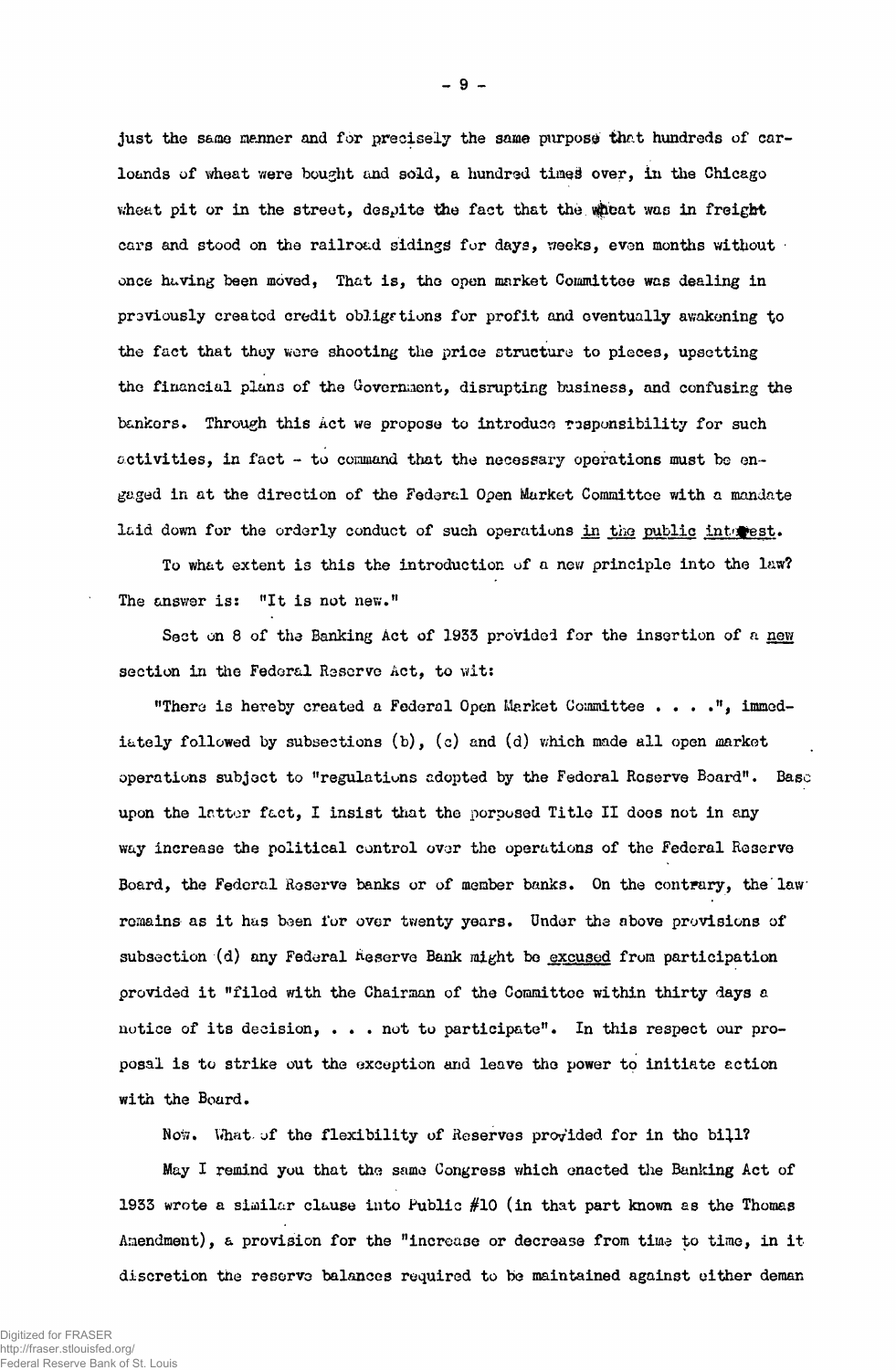or time deposits".

On this point, the proposed Banking Act of 1935 gives recognition to the fact that there is no safety to be found in arbitrary judgment or arbitrary figures with respect to the reserves of either Federal reserve banks or of member banks. Several hundred years ago, the goldsmiths retained 100% reserves. Later they arbitrarily reduced their, reserves. England has no such arbitrary reserve requirements established by law. This country has progressively found it advisable to reduce the legal reserve requirements for even commercial banks from an arbitrary figure of 50 to 40 to 85, until now they stand at 13, 10 and 7% on demand deposits of commercial banks, depending upon the size of cities in which they are located.

# NO BANKING DICTATORSHIP CREATED

The powers referred to in  $#6$  as I am designating them, cannot and should . not be constniau as the creation of a Federal Reserve Board dictatorship over purely banking operations of the Federal reserve banks and their member banks. In this respect the Board's directions to banks are either permissive or prohibitive as to all purely banking operations. Within these two extremes all actions with respect to purely banking matters are left to the discretion of Federal Reserve bunks and their member banks. That is, bankers will decide as  $t$ whether they shall or shall not sake loans or investments which lie purely within the field of banking operations, such as whether loans shall or shall not be nado to an individual or coporation; or a mortgage purchased; or tho calling of a loan. And it is likewise left to the Federal Reserve bank as to whether it shall or shall not rediscount any of the paper of a member bank, or make a loan to said member bank upon any of its sound assets.

The next provision to which I wish to refor is:

(7) "Federal reserve not-ss are to be issued by the Federal Roserve bank and retired under such rules and requirements as the Federal Reserve Board may prescribe.

From the <u>orthodox bunking point of view</u> such a provision is sound. Banks not are/opposing this feature of the bill.

The next end last provision to which 1 wish to make a specific reference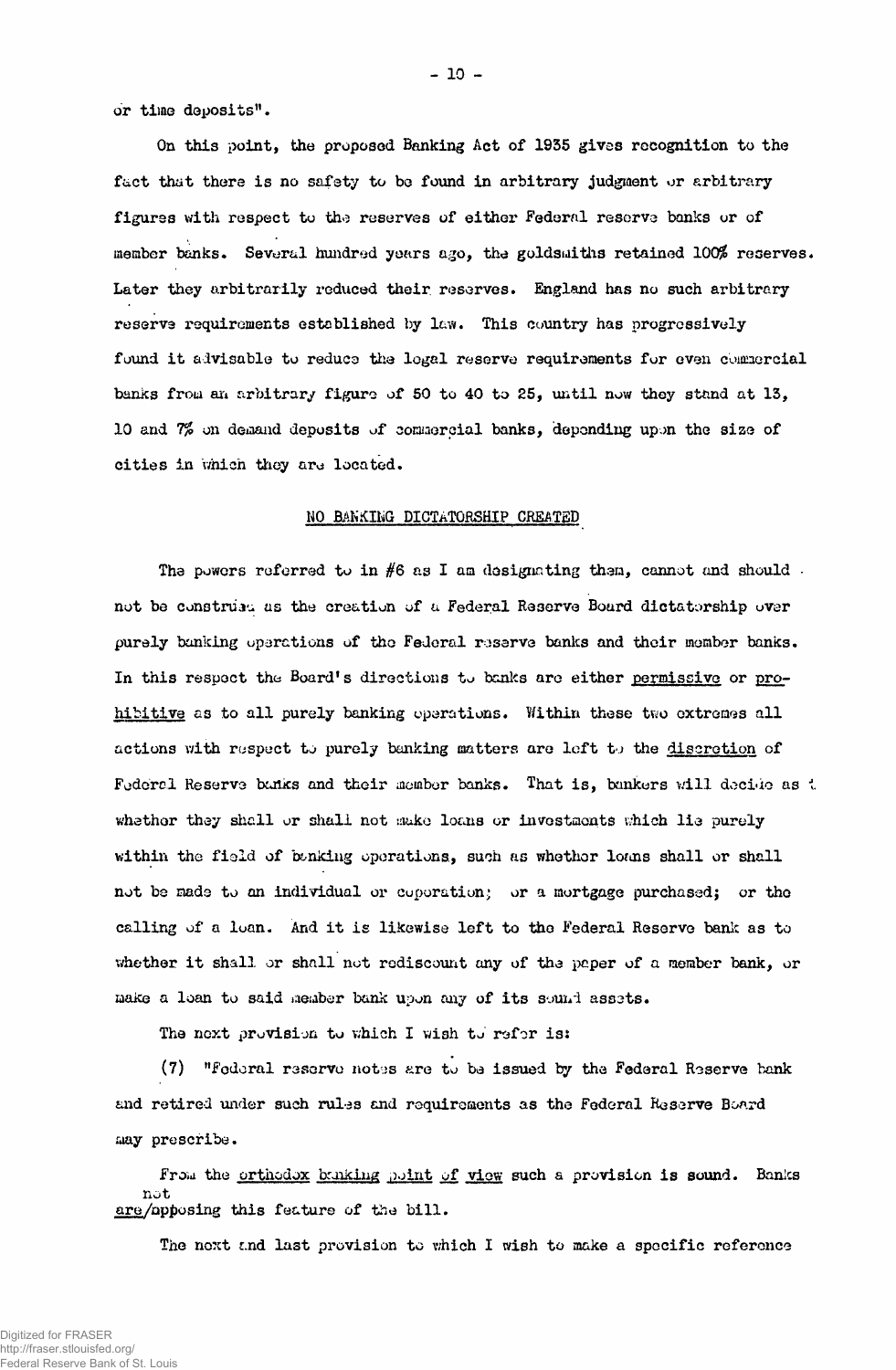$(8)$  National banks will be permitted to "make loans, secured by first liens upon approved real estate, including improved farm lands and improved business and residential properties."

-Il-

This is a long established principle. Do you want it stricken out, or do you havo some arbitrary liiait you think should bo fixed? This is definitely up to the Congress. We must choose reasonable limits. What is your suggestion?

It is because of the above provisions incorporated in Title II that the American Bankers Association, a number of the State bankers' associations, and numerous bankers and economists throughout tho country are making a concerted effort to divide tho bill and enact TitlesI end III, alleging that said Title II effects radical changes in the banking laws of the Nation.

 $M_{\text{avg}}$  or  $\mu$  or  $\mu$  all of the above requirements hava to do with the control over the monetary policy of the country. Monetary policy operations cannot and should not be merged with purely banking operations.

The administration of a monetary policy has to do with the contraction and expansion of the credit and currency of the country and directly affects the purchasing power of noney. This function transcends those of banking, farming, manufacturing or that of any other business activity. It literally controls the economic and social welfare of the whole Nation. Traditionally, to be sure, this function has boon turned over to banks and bankers who have operated it without direct responsibility to anyone. We propose, as I have previously pointed out, to centralize the powers and responsibilities in the Federal Ressrv® Board.

There are literally thousands of bankers in this country whose heads are bowed in humiliation and shame. . They are blamed for the vicious results, many of which they are not able to rationalize. They have had their lines of credit shut off or have experienced the withdrawal of huge sums of money upon demand. In turn they have been forced to try to call in loans which they oftentimes have made with the greatest of caution and deserved confidence, to be preemptorily thrown into the maelstrom of a financial panic, contraction or depression.

ls: